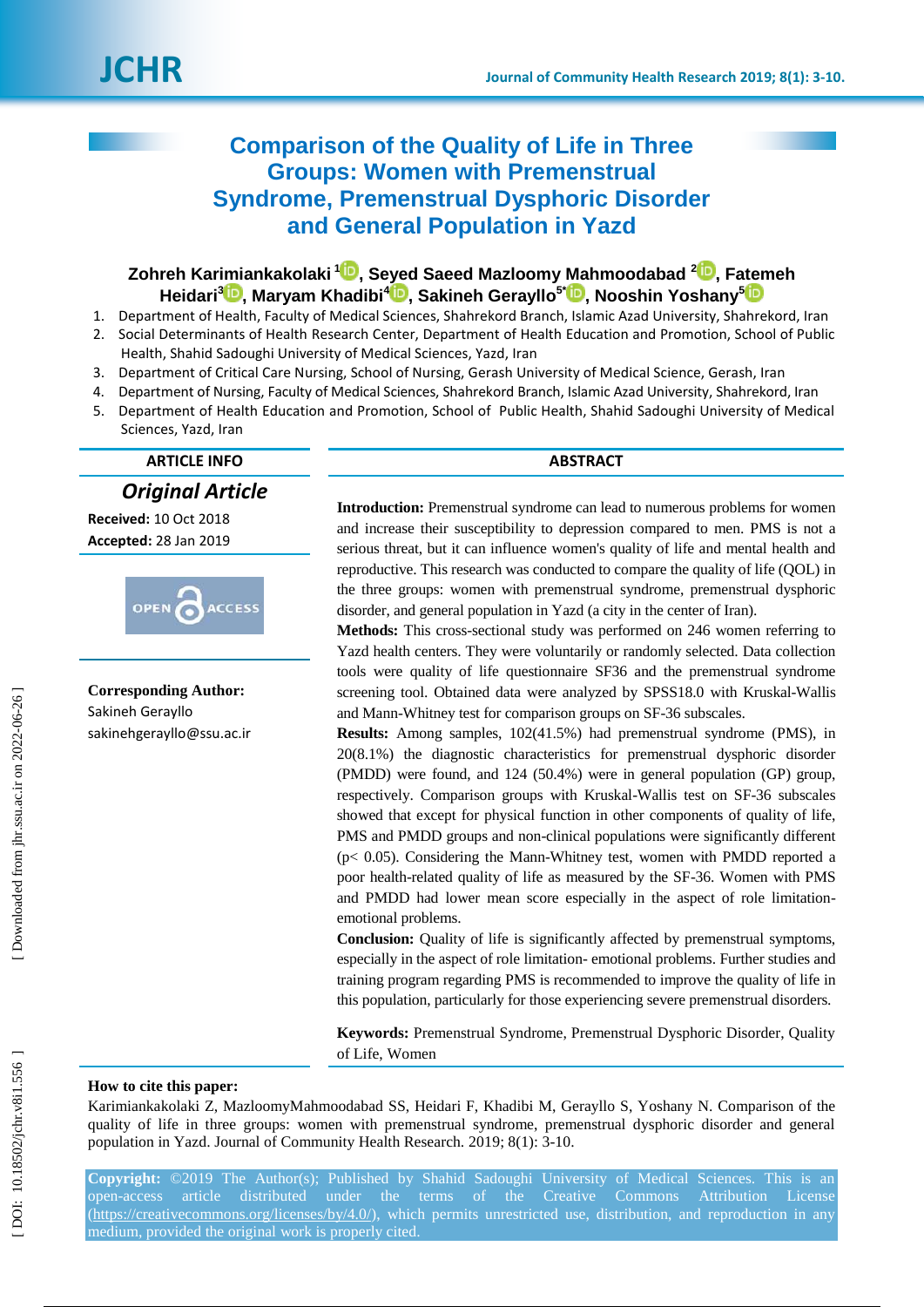#### **Introduction**

Premenstrual syndrome (PMS) is a set of symptoms including emotional, physical and behavioral changes that develop before the menstrual period ( 1 ) . A mild form of the symptoms is named as PMS by the American College of Obstetricians and Gynecologists (ACOG) while Premenstrual Dysphoric Disorder (PMDD) is the severe presentation of that ( 2 ). According to the ACOG report, 85% of the women of reproductive age experience at least one symptom of PMS and PMDD prevalence is 3–8% (2). In a study in Iran, the prevalence of PMS and PMDD is 44% and 16% respectively ( 3 ) .

The most common symptoms of PMS and PMDD are the following: swelling and tenderness of breast, headache, bloating, sleep disturbances, appetite changes, poor concentration, decreased interest, social withdrawal, irritability, mood swings, anxiety/tension, depression, and feeling out of control ( 4, 5 ) . Premenstrual symptoms can lead to numerous problems in women such as impairment of physical performance and psychological health and serious dysfunction in social or occupational aspects  $(6, 7)$ . PMS is not a serious threat, but it can influence women's quality of life and mental health and reproductive (8). PMS make s women more sensitive than men to depression, especially women are more susceptible during premenstrual, postpartum and the climacteric ( 9 ) .

The quality of life is often described as an individual's perception of their position in life within the culture and value system. For evaluation of the functional impact of a disease, health -related quality of life is used. It assesses QOL in the following eight domains: physical activities, social activities, role activities, emotional role functioning, bodily pain, general mental health, vitality and general health perceptions (1). Through improvements in QOL, the complications associated with this disorder can be reduced or make it more tolerable (4).

Several studies indicated a relationship between PMS and QOL. Maleki's study on Iranian women illustrated that premenstrual

symptoms have a significant impact on health related quality of life, especially on mental and emotional domains ( 3 ) . Also, Hautamaki et al. reported that premenstrual symptoms in fertile age could impair the quality of life (10 ) . In a study performed on female students with PMS, a relation between stress and the pre -menstrual syndrome with the quality of life was seen (11 ) . A recent study conducted on Korean women revealed the impact of PMS on daily life activities and also stated that there is a significant association between the severity of PMS and the proportion of women with impaired daily life activities (12 ) . This disorder is particularly common in the younger age groups and, therefore represents a significant public health problem in young girls (13 ) . The findings of other studies emphasize that often the problem of women with premenstrual syndrome and marital dissatisfaction is in emotional dimension (14 ) .

To the author best knowledge, previous studies on premenstrual symptoms and their impact only focused on non -Iranian populations, while there are only a few studies in the literature that on limited samples have evaluated the impact of premenstrual symptoms on women's quality of life who live in Iran. It seems that reducing the symptoms of premenstrual syndrome can improve the quality of life (12 ) . It is necessary to investigate the impact of premenstrual symptoms among larger samples with different age groups and to use a disease -specific tool along with a generic measure to assess health -related quality of life. The purpose of this study was to assess the quality of life in a sample of Iranian women in Yazd with premenstrual disorders (PMS and PMDD) and the general population .

#### **Methods**

This cross -sectional study was conducted with the participation of 246 women referring to Yazd health centers. Sampling was conducted from August 2016 to March 2017. These individuals were selected from women referring to health care centers in suburbs of Yazd (Azadsahr and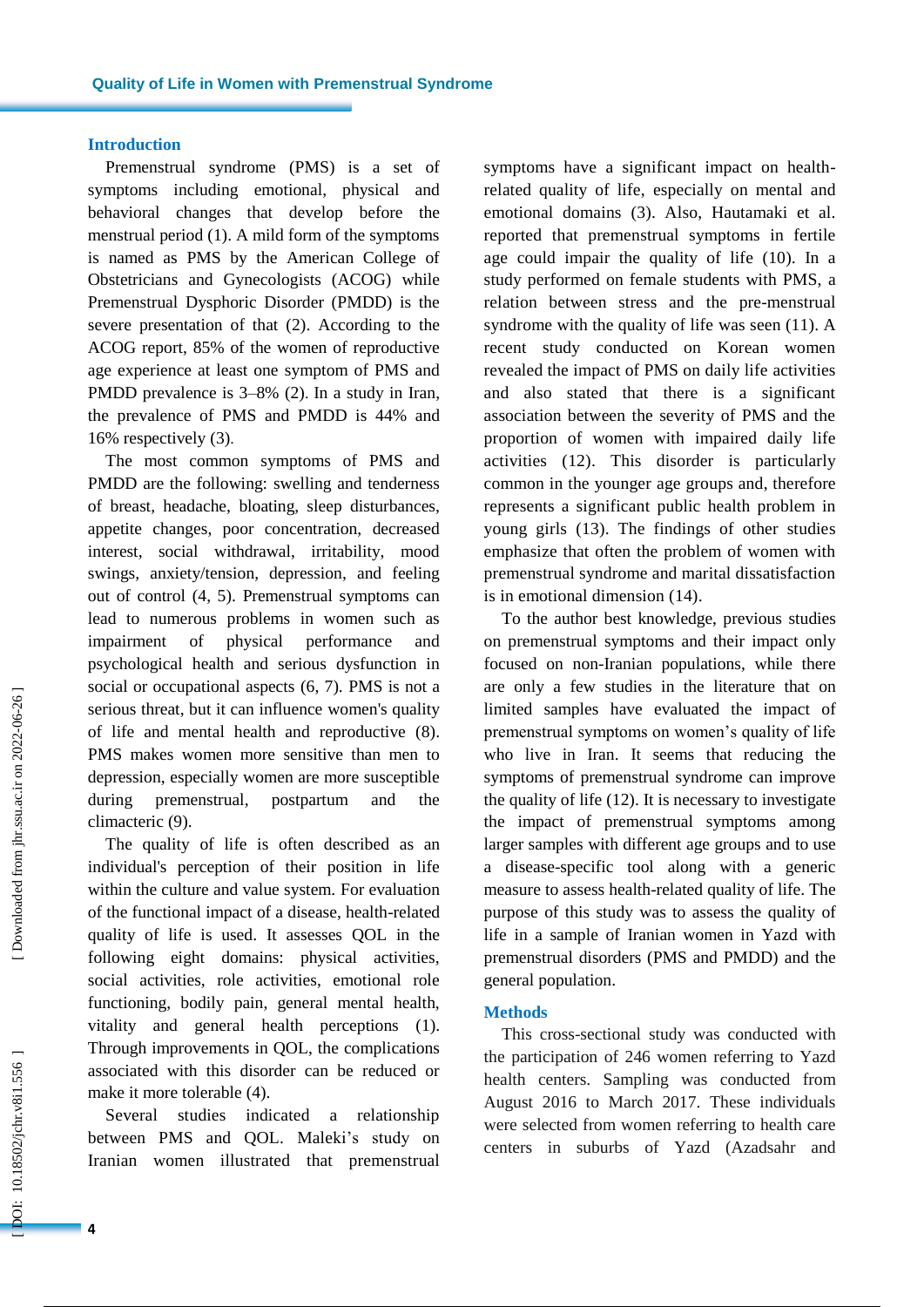Emamshahr health care centers); in categorizing health care centers, five centers were placed in suburban areas. Sampling was done randomly based on the family number registered in the electronic health case. Based on the lottery number of the household file, individuals were invited to participate in the study . Inclusion criteria for participation included people in the 15 -49 age range, being married and willing to participate. Qualified individuals completed the questionnaires after declaring their consent. According to the same study ( 8 ), taking into account the level of confidence 0.95,  $p=$  %80 and d=0.5 sample was estimated for246 people. In this study , data collection tools were Quality of Life questionnaire SF36, screening questionnaires PMS (Premenstrual Syndrome Screening Tool) and the Demographic data.

# **Measures**

# **Short Form Health Survey (SF -36)**

The Short Form Health Survey (SF -36) is an instrument used in assessing the health -related quality of life of patients and the general public (15 ). This multi -item scale assesses eight domains: a) physical functioning (questions 3, 4, 5, 6, 7, 8, 9, 10, 11, 12), b) role limitation due to physical problems (questions 13, 14, 15, 16), c) bodily pain(questions 21, 22), d) general health (questions 1, 33, 34, 35, 36), e) vitality (energy and fatigue) ( questions23, 27, 29, 31), f) social functioning (questions 20, 32), g) role limitation due to emotional problems (questions 17, 18, 19), and h) mental health (questions 24, 25, 26, 28, 30). The scores range from 0 to 100 and a higher score indicates the better health -related quality of life, zero representing the worst HRQOL and 100 representing the best possible score. Based on this, 36 questions of the questionnaire were organized in the form of 8 structures , and each question had a score between 0 (lowest score) and 100 (highest score). Therefore, according to the response of individuals to the questions' options, a score is assigned to the individual and the individual's score in any structure is obtained from summing up individual scores for the

questions of each structure. Zero to 100 for each aspect is intended and is not cut-off point. Translation and validation of Iranian version of the SF -36 were done by Montazeri and colleagues (16 ). In assessing the internal consistency (to test reliability), the Cronbach's α coefficient for all eight Quality of Life and Marital Satisfaction in Medical Staff in Iran SF -36 scales ranged from 0.77 to 0.90 except the vitality scale (a0.65) (17 ) .

# **Premenstrual Syndrome Screening Tool**

The PSST was used for screening women with PMS. This 19 -items questionnaire consists of two parts. One consists of 14 questions designed to acquire the information toward the mood, physical and behavioral symptoms and the second contains five questions designed to assess the effects of PMS symptoms on people's lives. The PSST is constructed by Canada's McMaster University and standardized for Iranian population by Siahbazi et al (18 ) . Women who meet three following conditions, are diagnosed as moderate or severe PMS: (i) for items 1 to 4, at least one should be moderate or severe, (ii) for items 1 to 14, at least four should be moderate or severe and (iii) for the last five items, at least 1 should be moderate . To meet the criteria for PMDD, women must experience these three conditions : (i) for items 1 to 4, at least one should be severe, (ii) for items 1 to 14, at least four should be moderate or severe and (iii) for the last five items, at least 1 should be severe .

# **Statistical analysis**

Obtained data were coded and analyzed descriptively and inferentially using SPSS 18 . Descriptive statistics were used to summarize and organize the data for frequency and percentage of samples in three groups. Kruskal -Walis Test was used for comparison groups on SF -36 subscales, and Mann -Whitney Test was used for pairwise comparison. The level of significance was set, a priori, at 0.05.

# **Ethical approval**

The Institutional Review Board at Shahid Sadoughi University of Medical Sciences approved the study (code: IR.SSU.SPH.REC.1395.79) . In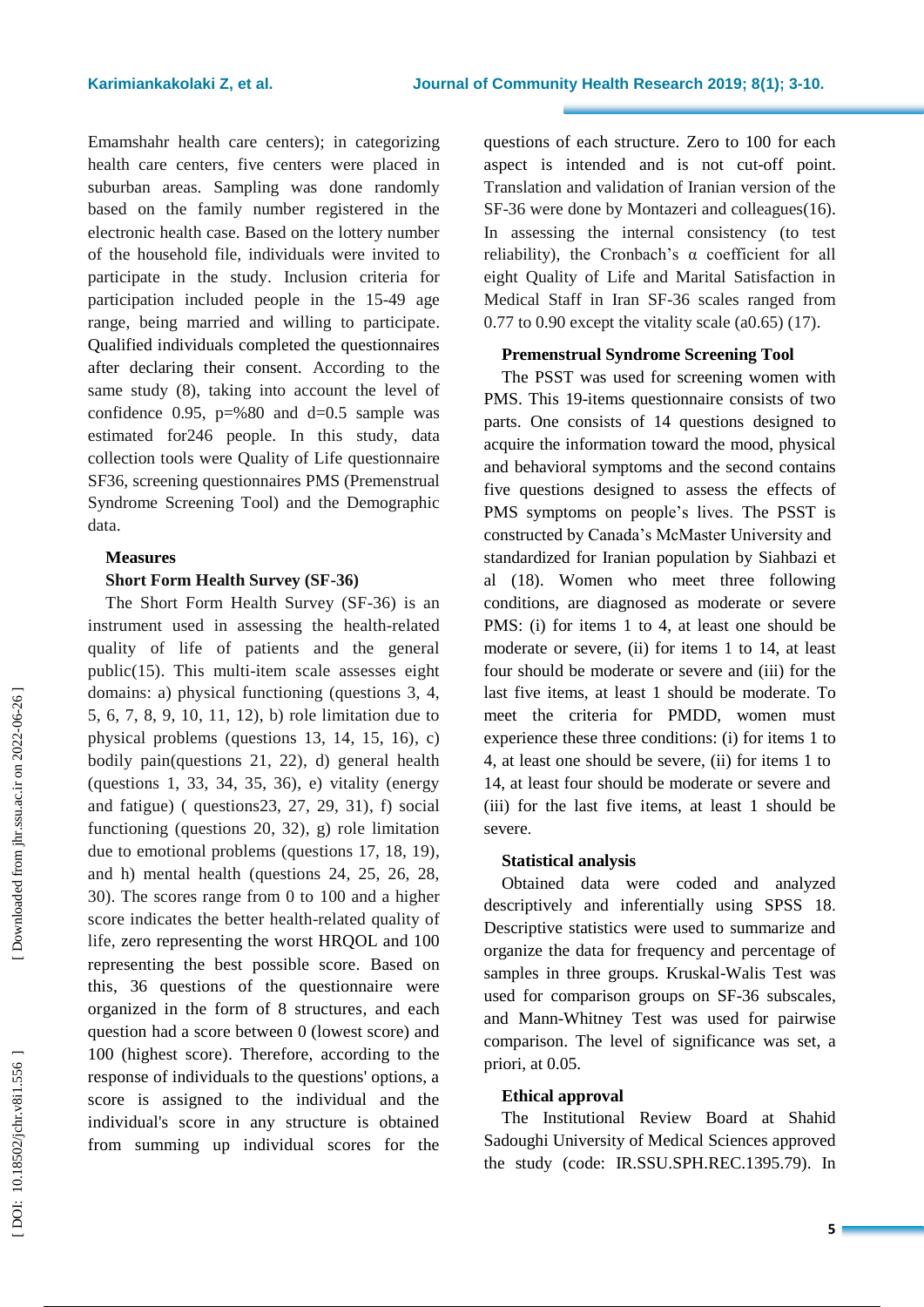order to allow research subjects to make an informed participation decision, they were fully informed of the importance, purposes , and methods of the research. The participants were reassured about their identity , and that other personal information would remain confidential , then the informed consent form was signed by them voluntarily .

# **Results**

## **A profile of the subjects**

This study was conducted with 246 women who referred to Yazd health centers. The mean age of women was  $30.92 \pm 6.18$  years.

Table 1 shows the distribution of demographic variables in women with PMS, PMDD, and the general population.

| <b>Variable</b>              | <b>General Population</b> | <b>PMS</b> | <b>PMDD</b> |          |
|------------------------------|---------------------------|------------|-------------|----------|
|                              | $N(\%)$                   | $N(\%)$    | N(%)        |          |
| Age                          | $17 - 25$                 | 22(17.7)   | 24(23.5)    | 4(20.0)  |
|                              | 26-34                     | 59(47.6)   | 57(55.9)    | 7(35.0)  |
|                              | 35-42                     | 43(34.7)   | 21(20.6)    | 9(45.0)  |
| <b>Marital Duration</b>      | $1 - 5$                   | 39(31.5)   | 38(37.3)    | 4(20.0)  |
|                              | $5.5 - 15$                | 54(43.5)   | 51(50.0)    | 9(45.0)  |
|                              | $\geq$ 15                 | 31(25.0)   | 13(12.7)    | 7(35.0)  |
| Number Of Offspring          | $\geq$ 2                  | 102(82.3)  | 90(88.2)    | 16(80.0) |
|                              | $<$ 2                     | 22(17.7)   | 12(11.8)    | 4(20.0)  |
| Women's level of education   | Sub Diploma               | 17(13.7)   | 10(9.8)     | 4(20.0)  |
|                              | Diploma                   | 46(37.1)   | 28(27.5)    | 10(50.0) |
|                              | Bachelor's Degree         | 61(49.2)   | 64(62.7)    | 6(30.0)  |
| Women's employ               | Homemaker                 | 90(72.6)   | 64(62.7)    | 14(70.0) |
|                              | Employment                | 34(27.4)   | 38(37.3)    | 6(30.0)  |
| Husband's level of education | Sub Diploma               | 27(21.8)   | 17(16.7)    | 8(40.0)  |
|                              | Diploma                   | 47(37.9)   | 35(34.3)    | 6(30.0)  |
|                              | Bachelor's Degree         | 50(40.3)   | 50(49.0)    | 6(30.0)  |
| Husband's employ             | Employee                  | 49(39.5)   | 46(45.1)    | 6(30.0)  |
|                              | Self-Employment           | 72(58.1)   | 55(53.9)    | 11(55.0) |
|                              | Unemployed                | 3(2.4)     | 1(1.0)      | 3(15.0)  |
| <b>Economic Status</b>       | Weak                      | 3(2.4)     | 0(0)        | 2(10.0)  |
|                              | Moderate                  | 83(66.9)   | 78(76.5)    | 14(70.0) |
|                              | Good                      | 37(29.8)   | 22(21.6)    | 4(20.0)  |
|                              | Excellent                 | 1(0.8)     | 2(2.0)      | 0(0)     |

**Table 1 .** Demographics frequency of samples in the three groups (n=246)

#### **Frequency and in the three groups**

Sample s were organized in t hree groups (PMS, PMDD , and General Population), half of the samples had no symptoms of premenstrual syndrome. Frequency and percentage of samples was 124 (50.4%) in the general population, 102(41.5%) in PMS and 20(8.1%) in PMDD .

#### **Comparison SF -36 subscales in t hree groups**

The result of Kruskal -Walis Test for Comparison groups on SF -36 subscales showed that except for physical function  $(p= 0.125)$  in other aspects of quality of life ( $p= 0.000$ ), PMS and PMDD groups and general populations were significantly different. Aspects "social functioning," "Role Limitation-Physical Health," "Role Limitation -Emotional Problems," "mental health," "vitality," "bodily pain" and "general health" in general population are higher than the women with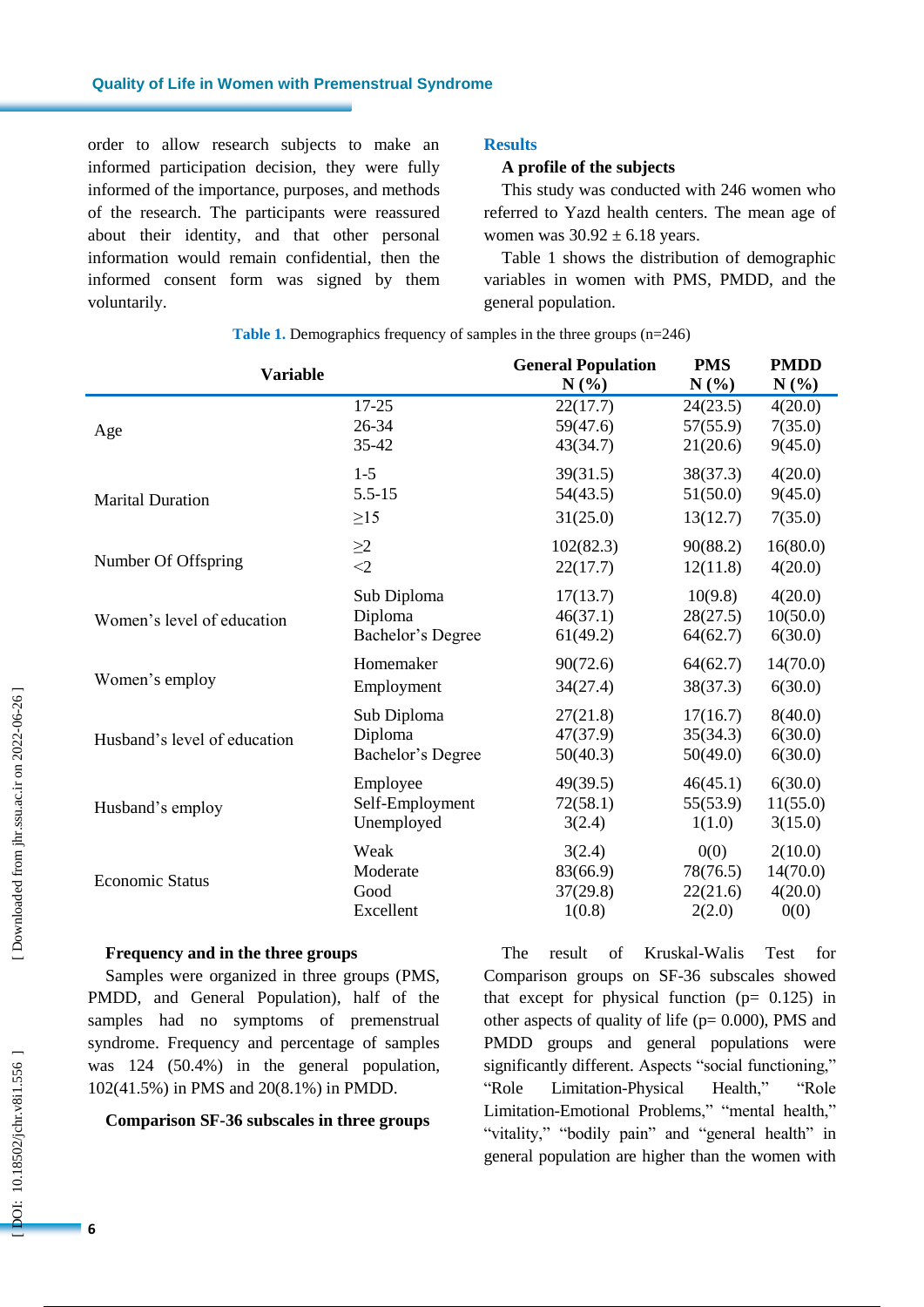PMS and PMDD, respectively (p< 0.05). Also, aspect "general health" in women with PMS is higher than the women with PMDD ( $p= 0.025$ ). Considering these findings , a poor health -related quality of life measuring by the SF -36 was seen in women with PMDD. Women with PMS and PMDD had lower mean score especially in aspect role emotional. The result of this test and the Mann - Witney Test is reported in Table 2 .

| <b>Table 2.</b> Comparison groups for the three groups on SF-36 subscales in samples |                               |  |  |                                                                                 |             |             |                   |       |           |                     |                                                                   |
|--------------------------------------------------------------------------------------|-------------------------------|--|--|---------------------------------------------------------------------------------|-------------|-------------|-------------------|-------|-----------|---------------------|-------------------------------------------------------------------|
| <b>SF-36</b>                                                                         | <b>General population(GP)</b> |  |  | <b>PMS</b>                                                                      |             | <b>PMDD</b> |                   |       | $P-$      | Comparison          |                                                                   |
| subscales                                                                            | Median±IRQ Mean SD            |  |  | Median±IRQ Mean SD                                                              |             |             | Median±IRQ Mean   |       | <b>SD</b> | value               | with Mann-<br><b>Witney</b>                                       |
| Physical<br>functioning                                                              |                               |  |  | 80.00±28.75 75.96 21.87 75.00±20.00 74.16 18.57                                 |             |             | 72.50±12.50       | 70.00 | 17.91     | 0.125               |                                                                   |
| Social<br>functioning                                                                | $75.00 \pm 25.00$             |  |  | 74.09 18.87 62.50±25.00                                                         | 63.11 18.81 |             | $62.50\pm46.88$   | 55.00 | 25.77     | $0.001**$           | GP>PMS<br>$0.000*$<br>GP>PMDD<br>$0.003*$                         |
| Role<br>Limitation-<br>Physical<br>Health                                            |                               |  |  | $100.00\pm25.00$ 79.63 31.61 75.00 $\pm50.00$ 64.95 35.57                       |             |             | 75.00±68.75       |       |           | 66.25 38.28 0.000** | GP>PMS<br>$0.000*$                                                |
| Role<br>Limitation-<br>Emotional<br>Problems                                         | $100.00\pm 66.67$ 70.96 38.71 |  |  | $66.66 \pm 100$                                                                 |             | 52.94 41.78 | $33.33 \pm 66.67$ | 40.00 | 39.88     | $0.000**$           | GP>PMS<br>$0.001*$<br>GP>PMDD<br>$0.001*$                         |
| Mental<br>health                                                                     |                               |  |  | $72.00\pm27.00$ 69.77 17.03 56.00 $\pm17.00$ 57.80 16.09 54.00 $\pm19.00$       |             |             |                   |       |           | 50.40 17.95 0.000** | GP>PMS<br>$0.000*$<br>GP>PMDD<br>$0.000*$                         |
| Vitality                                                                             |                               |  |  | $67.50\pm23.75$ $67.13$ $14.95$ $57.50\pm21.25$ $57.25$ $16.49$ $50.00\pm23.75$ |             |             |                   |       |           | 51.50 17.95 0.000** | GP>PMS<br>$0.000*$<br>GP>PMDD<br>$0.000*$                         |
| Bodily pain                                                                          | $77.50 \pm 20.00$             |  |  | 74.83 16.75 67.50±32.50 63.16 19.55 57.50±37.50                                 |             |             |                   | 57.25 | 26.78     | $0.000**$           | GP>PMS<br>$0.000*$<br>GP>PMDD<br>$0.002*$                         |
| General<br>health                                                                    |                               |  |  | 65.00 ± 25.00 64.59 15.85 55.00 ± 25.00 57.59 17.67                             |             |             | $50.00 \pm 15.00$ | 47.75 | 17.05     | $0.000**$           | GP>PMS<br>$0.004*$<br>GP>PMDD<br>$0.000*$<br>PMS>PMDD<br>$0.025*$ |

\*\* Kruskal-Walis Test \* Mann-Witney Test

### **Discussion**

This study aimed at investigating the quality of life in the t hree groups: women with premenstrual syndrome, premenstrual dysphoric disorder and the general population in Yazd.

# **The frequency of women with PMS and PMDD**

In this study , 41.5 % of women had PMS and 8.1% had PMDD . However, this rate is lower, higher or similar to the rate of other countries. In other words , Maleki et al. reported that 44%

Downloaded from jhr.ssu.ac.ir on 2022-06-26 ]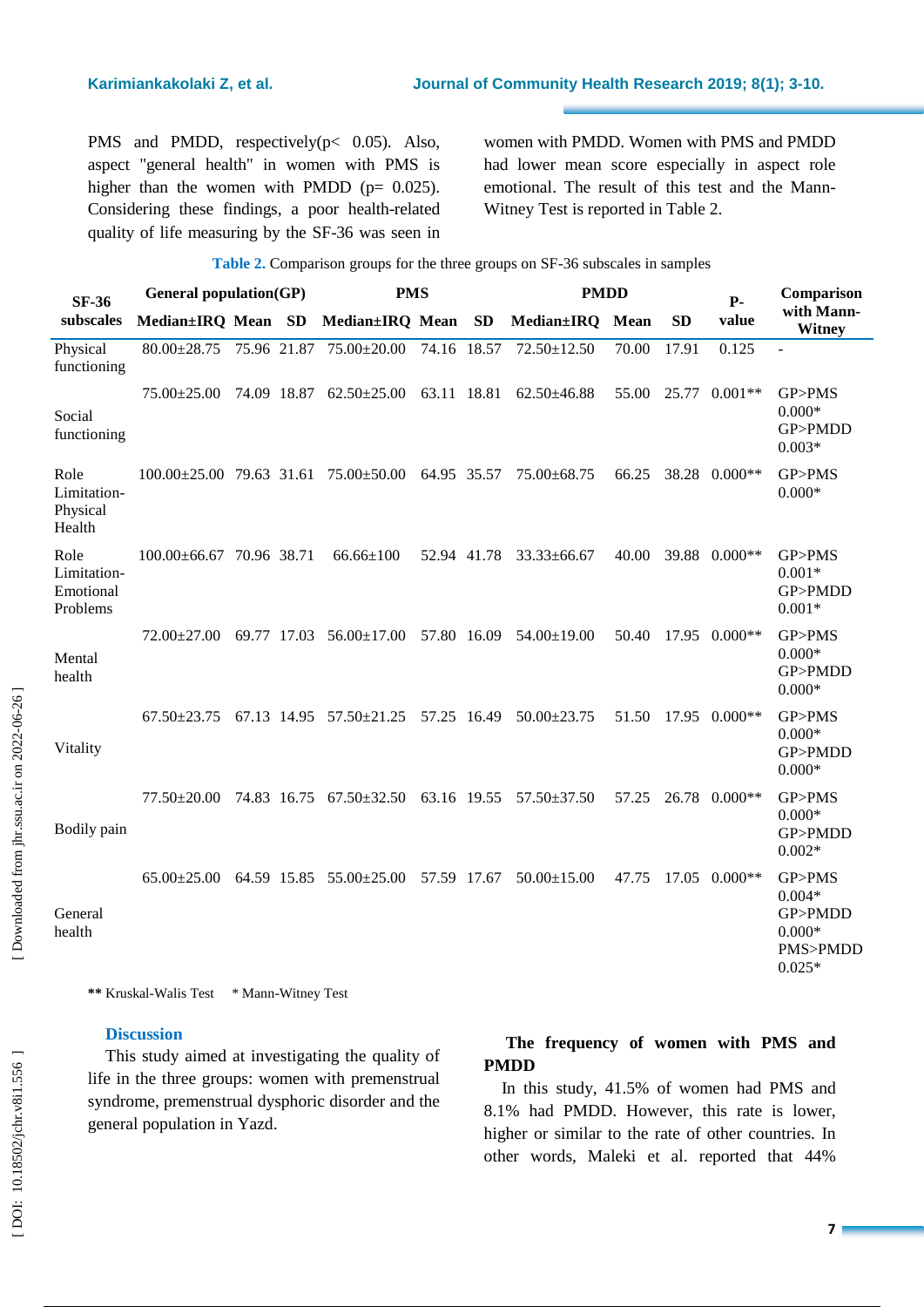participant had PMS and 16% had PMDD ( 3 ). Sahin et al. reported that the frequency of PMS was 36.3% ( 1 ). Delara et al. showed that the ICD - 10 diagnostic criteria for PMS was found in all research subjects and based on the DSM-IV diagnostic criteria, 37.2% of participants were experiencing PMDD ( 4 ). Kapur et al. found that 16 (40%) of the women undergoing the survey were found to be suffering from mild form of premenstrual syndrome , and interestingly 10 (25%) and 7 (18%) out of the total number of women (40) surveyed were having moderate and severe premenstrual syndrome respectively ( 6 ) . Edward et al. reported mild PMS 21.7%, moderate PMS 64.8% and severe PMS 13.4% , respectively ( 8 ) . Dirikvand Moghadam et al. in Meta -analysis study covering 17 studies that reported the total frequency of PMS 48% and frequency of this syndrome in Europa, Africa, Asia , and South America was 40%, 85%, 46% and 60% , respectively (19 ) .

Differences in studies can be due to factors such as menstruation, lactation , and menopause and probably because of race, ethnicity, and cultural differences in expressing symptoms in different societies (20 ). Also, the difference in the instrument of measuring signs can lead to a difference between the statistics. However, recognizing these symptoms and focusing on people with more severe symptoms can be effective in improving these symptoms and helping women. Reported frequently in this study had many similarities with Iranian Studies, results with other non -Iranian Studies was different. Of course, the diversity of the regions in terms of social, economic, and even cultural climate and stress can be a justification for this difference. The difference in study populations and research methods may be the reasons for achieving different results.

#### **Comparison SF -36 subscales in t hree groups**

Comparison groups on SF -36 subscales showed that except for physical function in other aspects of quality of life, PMS, PMDD groups, and general populations were significantly different . Women with PMDD reported a poor health -related quality of life. What is surprising is that women with PMS and PMDD had lower mean score especially in aspect "role limitation - emotional problems." It can be seen from this survey that the impact of premenstrual symptoms on mental and emotional health -related quality of life domains is greater than its physical domains. This indicates the necessity of further attention of psychologists and other mental health professionals to this disorder.

This result is consistent with Maleki et al. that showed except for physical function in other aspects of quality of life, PMS and PMDD groups and non -clinical populations were significantly different. Based on these findings, poor health related quality of life was obtained using the SF -36 in women with PMDD especially on mental health, vitality and social activities ( 3 ). Similarly, Sahin et al. found that mean scores of students with PMS from all domains of SF -36 was significantly low compared to students without PMS and average score participant with PMS in aspect "role emotional" was 33.3 that was lower than all the other aspects ( 1 ) . In addition , Dean et al. indicated that PMS is a factor associated with reducing the quality of life, especially in mental subscale (21). The findings of a study by Delara et al. confirm that adolescents with premenstrual disorders suffer from poor health -related quality of life especially in an emotional and physical role, social functioning and bodily pain domains (4). Furthermore , the SF -36 was used by Nisar et al. to assess health -related quality of life in Pakistan female adolescents with PMS ; they found a significantly lower mean score of QOL in the affected group (22 ) .

The results of this study were consistent with these studies. What seems certain , the result of this study indicated that in women with PMS and PMDD, symptoms of this syndrome impairs a person's life ; subsequently, this disorder affects the quality of life . On the other hand, considering that, emotional problems, relationship and mental symptoms of this syndrome are of great intensity, and the first aspect of the quality of life that was most affected, is the aspect of emotional role.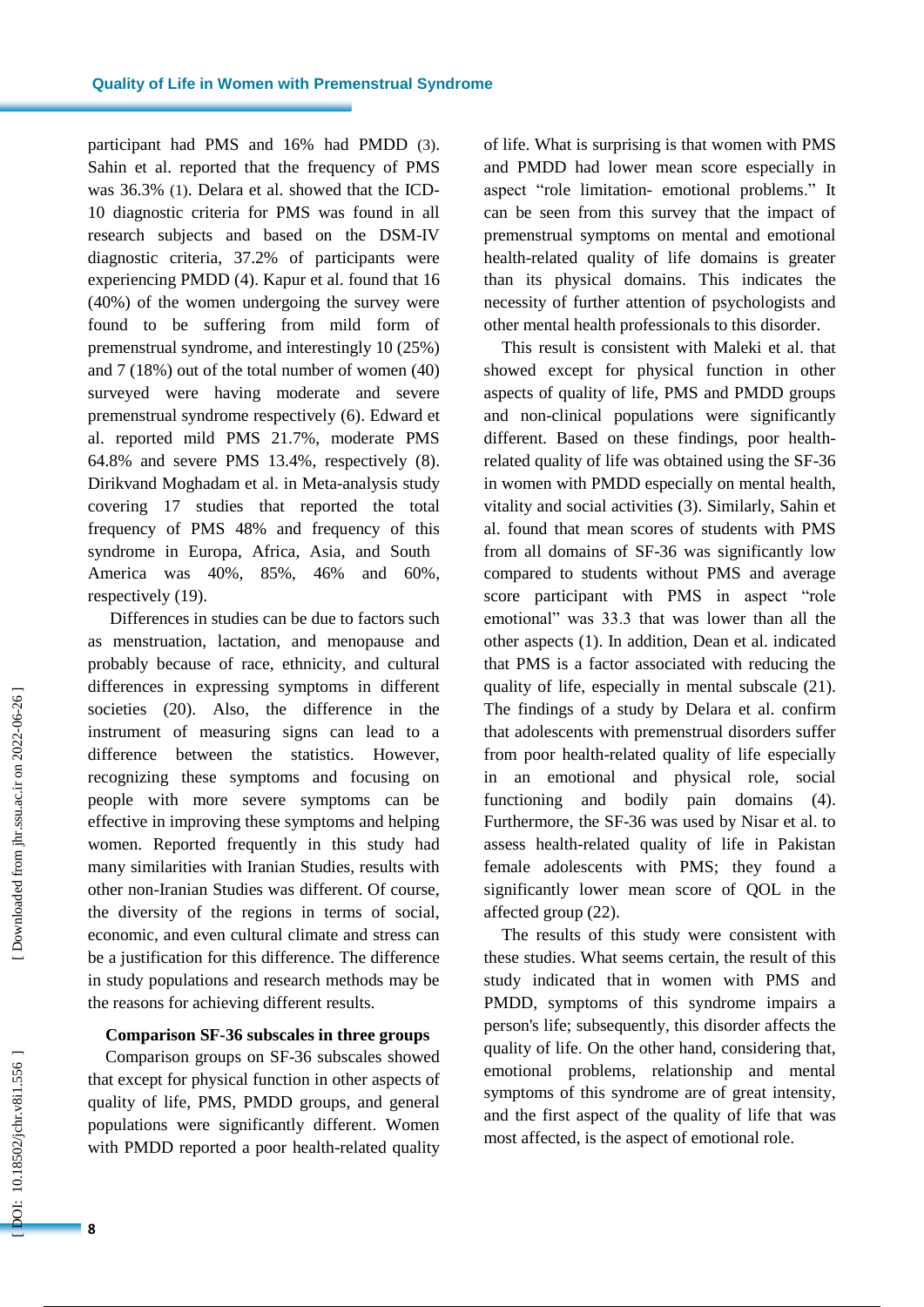#### **Conclusion**

Findings of this study affirmed the fact that the quality of life was considerably lower in women with PMS and PMDD versus the general population. Awareness of this issue can help; health care providers get a better knowledge of these people and provide them with recommendations for reducing or improving symptoms . Women's quality of life can improve by the implementation of training programs especially for those suffering from more severe premenstrual disorders.

In addition, better diagnostics, symptoms of premenstrual syndrome and its relation to various aspects of quality of life, can be carried out necessary measures. Considering that emotional role, is the lowest aspect of the quality of life of participants, especially in patients with PMDD, we need to focus more on the aspects of a spiritual, mental and emotional role in improving the quality of life.

This study has several limitations that need to be taken into consideration when generalizing about the finding. One of them is that it was a cross sectional study. The next item was confined to the area borders of the city. This study suggests that more research is required on these limitations.

Also, training programs ar e developed to better understand the symptoms and treatments and the results after the intervention are analyzed in order to measure the quality of life associated with it.

#### **Acknowledgments**

The article is based on a proposal (code: IR.SSU.SPH.REC.1395.79) at the Shahid Sadoughi University of Medical Sciences. The authors would like to offer their special thanks to the dean of health faculty. They would also like to extend their thanks to the staff of Yazd health centers and the women participating in the study.

### **Conflict of Interest**

Authors declare no conflict of interests .

# **References**

- 1.Sahin S, Ozdemir K, Unsal A. Evaluation of premenstrual syndrome and quality of life in university students. Journal of Pakistan Medical Association. 2014; 64(8): 915 -922.
- 2.Morowatisharifabad M, Karimiankakolaki Z, Bokaie M, et al. The effects of training married men about premenstrual syndrome by pamphlets and short messages on marital satisfaction. Health Education Research. 2014; 29(6): 1005-1014.
- 3.Maleki F, Pourshahbaz A, Asadi A, et al. The impact of premenstrual disorders on health -related quality of life (HRQOL). Practice in Clinical Psychology . 2014; 2(2): 77 -84.
- 4.Delara M, Ghofranipour F, Azadfallah P, et al. Health related quality of life among adolescents with premenstrual disorders: a cross sectional study. Health and Quality of Life Outcomes. 2012; 10(1): 1-5.
- 5.Morowatisharifabad M, Karimiankakolaki Z, Bokaie M, et al. Evaluation of the frequency of clinical manifestations of premenstrual syndrome in young married women in Yazd. Community Health Journal . 2014; 8(3): 45 -53.[Persian]
- 6.Kapur N. Premenstrual symptoms and social disability. International Journal of Innovative Knowledge Concepts . 2016; 4(1): 1 -11.
- 7.Firoozi R, Kafi M, Salehi I, et al. The relationship between severity of premenstrual syndrome and psychiatric symptoms. Iranian Journal of Psychiatry. 2012; 7(1): 36-40.
- 8.Seedhom AE, Mohammed ES, Mahfouz EM. Life style factors associated with premenstrual syndrome among El Minia university students, Egypt. ISRN Public Health . 2013; 2013(617123): 1 -6.